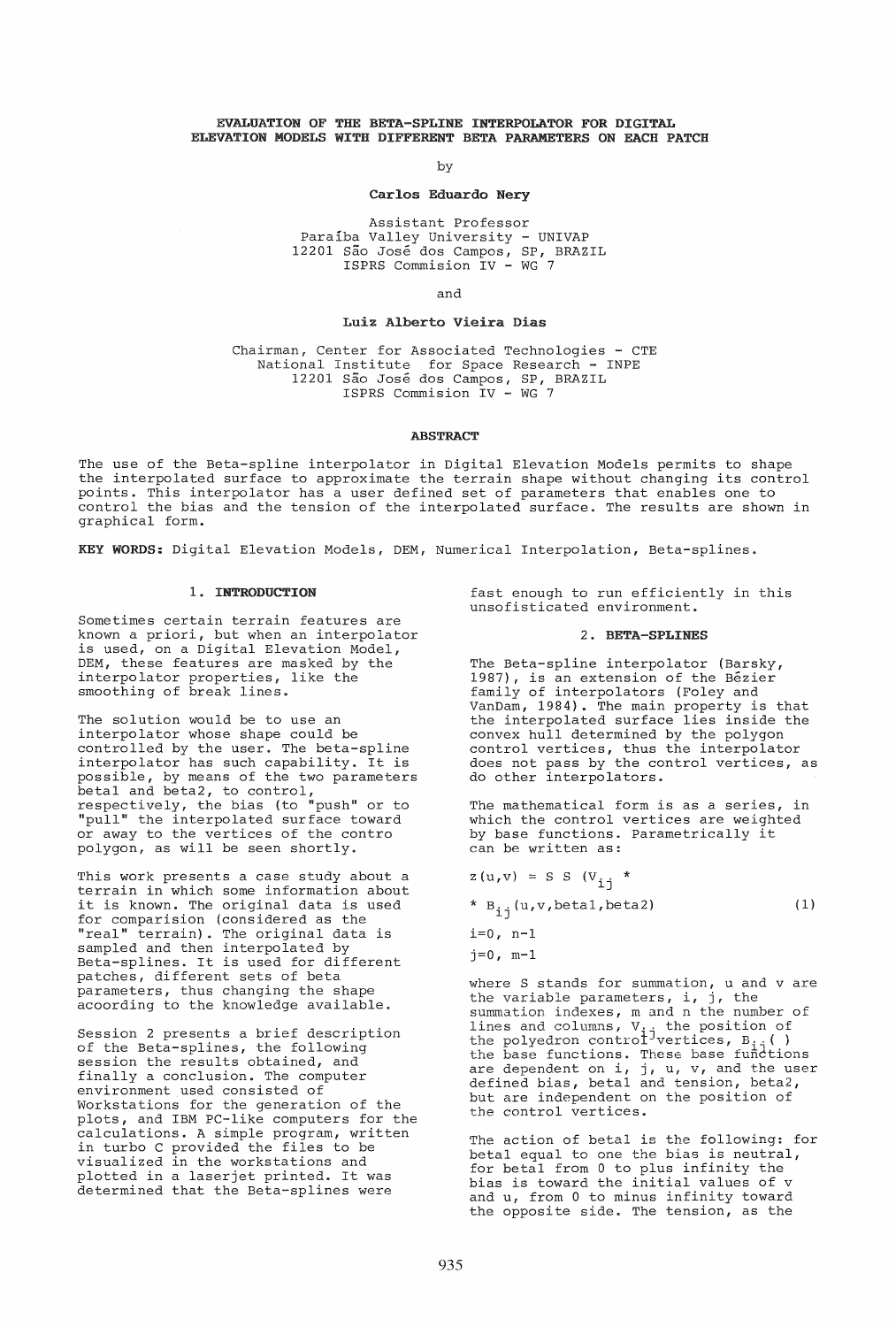name implies, is the "force" that plus the surface toward the control vertices.

## 3. RESULTS

The interpolator was tested. in two consecutive patches. The cases bellow were studied:

A) Linear case, with beta1=1 (no bias), and beta2=90 (strong tension), both patches.

B) Moderate bias, no tension. Patch 1 bias 1/8, patch2 bias +8. This case models a river or valley.

C) Moderate bias, no tension. Patch 1 bias +8, patch2 bias 1/8. This case models a ridge.

Figure 1 is the original data set, taken from aereal photography, as courtesy of AERODATA S/A. Figure 2 presents the original figure undersampled; it will be used as our control polyhedron.

Next set of figures are the terrain representations after the Beta-spline interpolator has been applied. Figure 3 for case A, Figure 4 for case. B, and Figure 5 for case C.

## 4. CONCLUSIONS

As seen from the figures of the previous session, the use of the Beta-splines can improve the terrain representation, especially if some knowledge about its the shape is known previously. This is a preliminar; work, so there is much more study to be done, but the indications study to be done, but the indications<br>are that this interpolator has its place as another tool for the goal of obtaining better Digital Elevation Models.

# 5. ACKNOWLEDGEMENTS

The authors would like to thank INPE, AERODATA S/A, and the Paraiba Valley University, UNIVAP, for use of their equipment. IBM Brasil deserves special thanks for helpfull discussions with the colleagues .from IBM Rio Scientific Center.

### 6. BIBLIOGRAPHY

BARSKY, B.A., 1987. Computer Graphics and Geometric Modelling Using Beta-splines. Springer Verlag, New York, NY, USA.

FOLEY, J.D., and VanDam, A., 1984. Fundamentals of Interactive Computer Graphics. Addison,Wesley, Reading, MA, USA.



Fig. 1 - Original.Data Set.



Fig. 2 - Original Undersampled.



Fig.  $3 - \text{Beta1} = 1$ , Beta2=90.